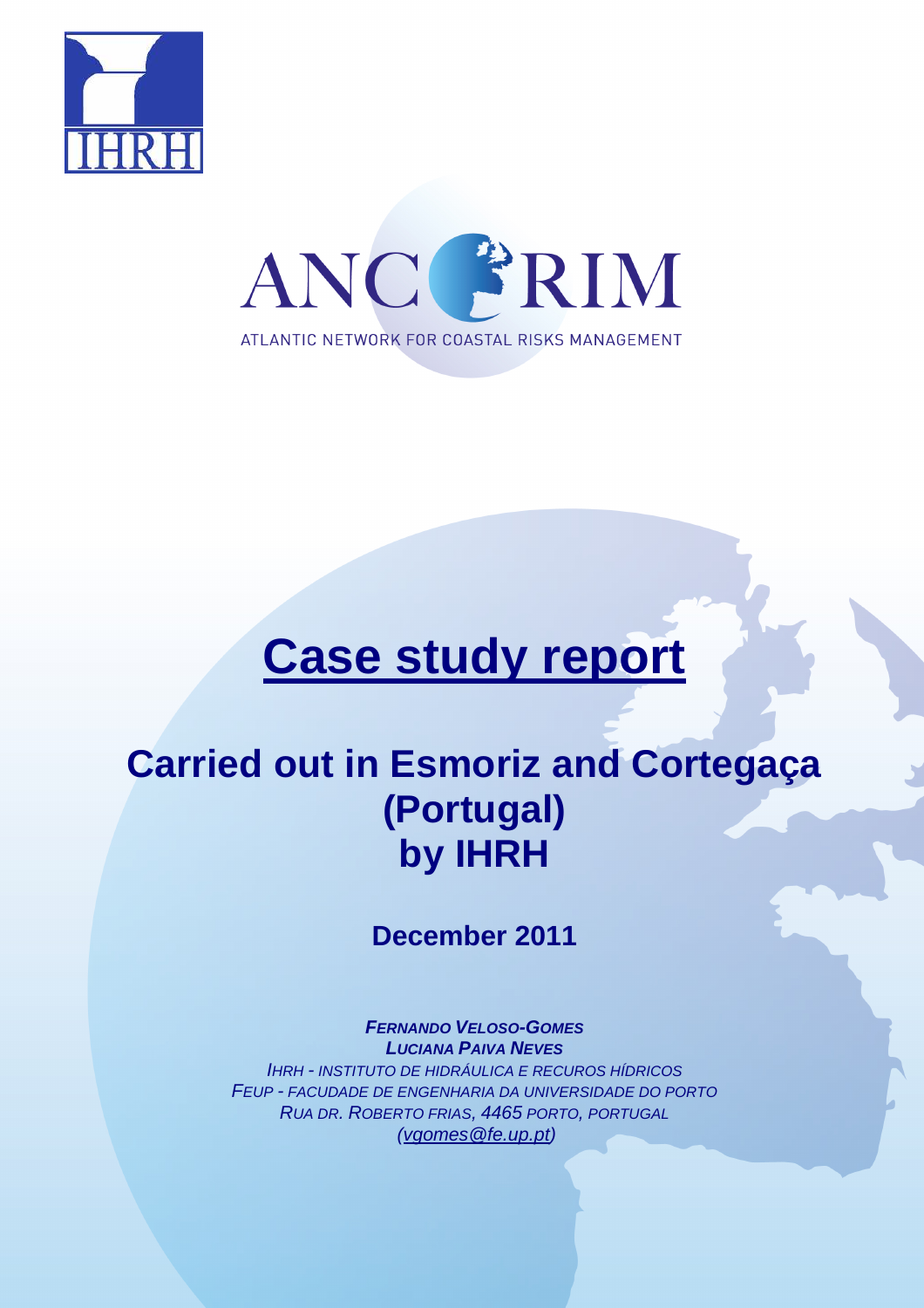



## **CONTENTS**

| Part 1: Presentation of case study                                                   | p.3  |
|--------------------------------------------------------------------------------------|------|
| Part 2: Characteristics and elements to be transferred to other European context p.6 |      |
| Part 3: Governance                                                                   | p.9  |
| Part 4: Executive summary                                                            | p.12 |







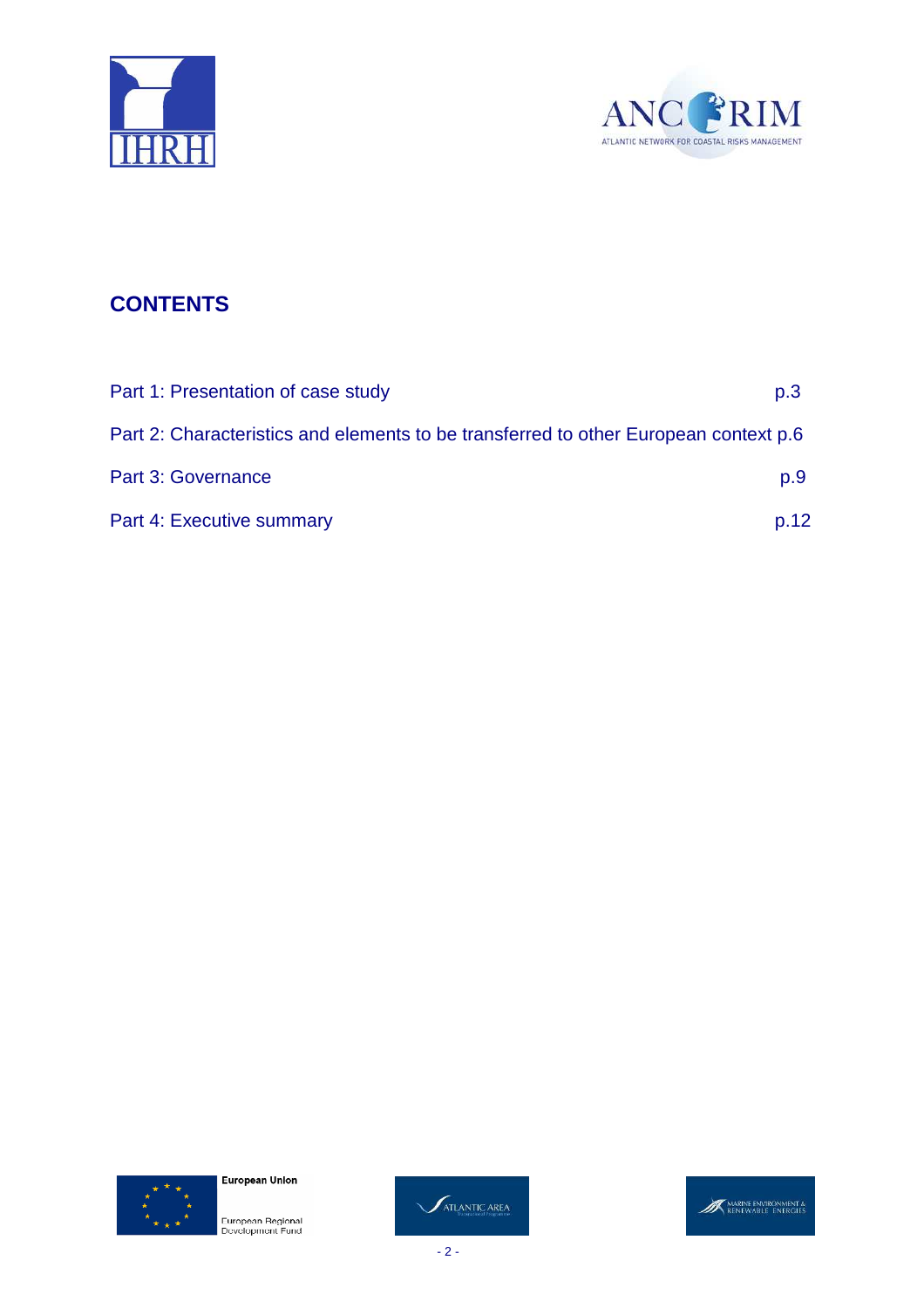



## **PART 1: PRESENTATION OF CASE STUDY**

#### **Location**

The Esmoriz-Cortegaça case study is located on the continental Atlantic coast, in the northern region of Portugal. The coastal stretch under study is approximately 5 km long and is located about 30 km south of Porto and the Douro river estuary.

#### **Problems and Needs**

The coastal built-up waterfront of Esmoriz-Cortegaça is defended by four groynes and three longitudinal revetments (with a total length of approximately 2 km). The origin of coastal erosion problems along this stretch is related to the decreased volume of sediment transport by the littoral drift current, whose direction is predominantly from North to South. In the northern part of the built-up Esmoriz-Cortegaça waterfront, particularly in the coastal strip of Espinho, erosion began at least in the nineteenth century and led to the construction of the first coastal defence structures. Increasingly, these problems advanced toward the south, causing a profound change in the dynamics of connection between the Barrinha de Esmoriz / Paramos to the sea (located immediately north of the stretch under investigation) and led to the construction of structures on the beaches of Esmoriz and Cortegaça.

In some areas of this coastal stretch, erosion has reached the point where it may advance inland, approaching the first row of houses separated from the sea only by the coastal defence structures. Moreover, there are a number of buildings in a forward position, forming a sort of artificial line relative to the current alignment of the shoreline, which are secured by longitudinal revetments. This is an extreme situation in terms of coastal defences, and it is highly vulnerable, with certain areas exposed to high risk. Flooding situations occur with some frequency, most recently in February 2011. Immediately to the south of the urban waterfront, there is an extensive forest area subject to gradual erosion, which has resulted in the toppling of several hundred pine trees.

#### **Implementation of the Esmoriz-Cortegaça Case Study**

The Esmoriz-Cortegaça Case Study was conducted under the scope of the Ancorim project; it aims to evaluate alternatives for development planning and coastal defence, particularly the removal of populations, to minimize erosion problems in the maritime boundaries of the two settlements, Esmoriz and Cortegaça, and, based on scenarios of climatic and physiographic change, to present different options for development planning.

Its implementation involves the following phases: geography and historical framework of defence interventions; possible scenarios for the evolution of coastal physiography on the built-up waterfront of Esmoriz-Cortegaça; possible alternatives to consider for its defence, also looking at scenarios for action at the level of land planning; and identification and discussion of potential positive and negative impacts that can be associated with these alternatives. Finally, a methodology is proposed to address this issue.



**Furopean Regional** Development Fund



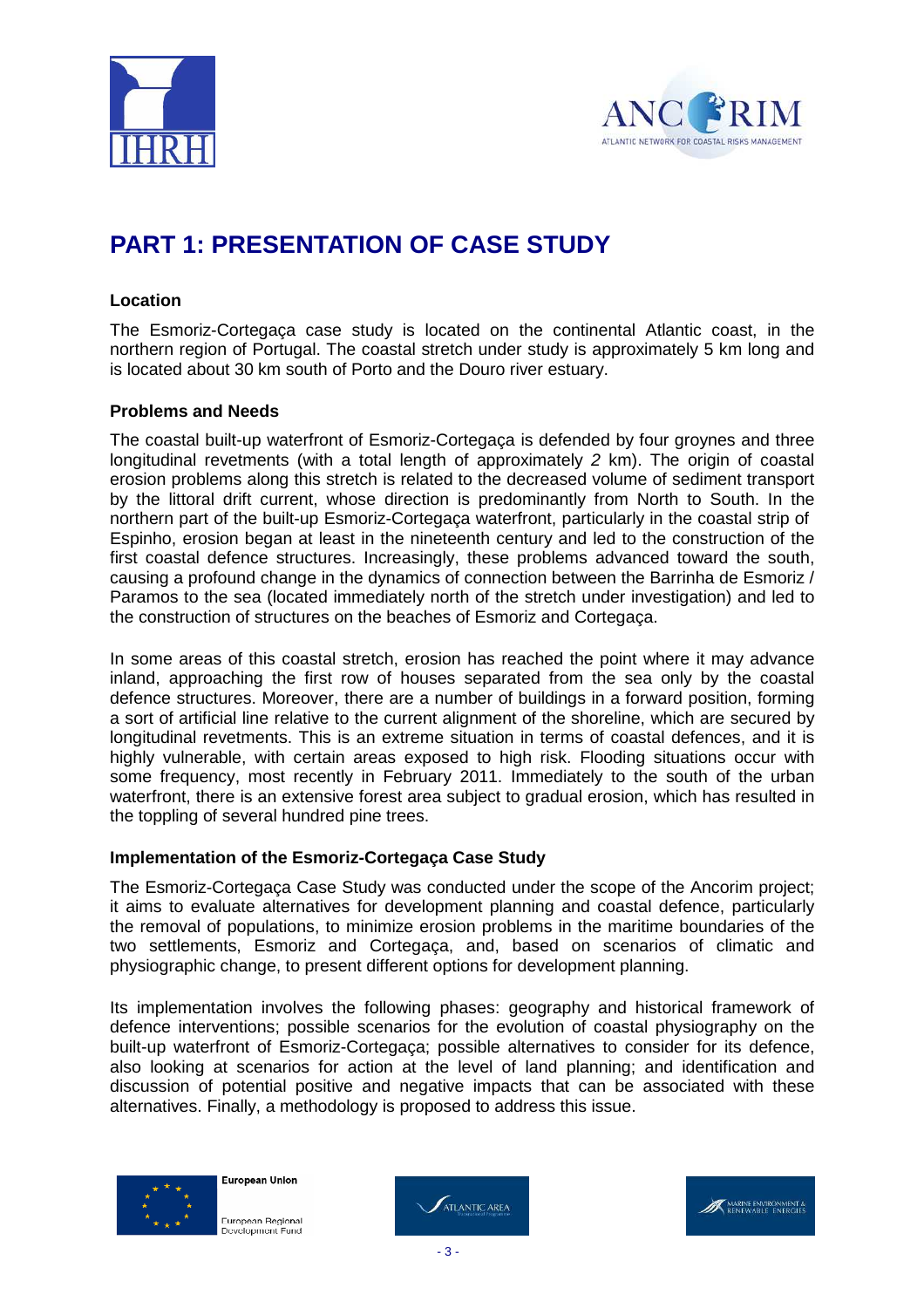



Due to its geographical location, south of a major coastal city (Espinho) where the effects of extremely strong erosion have been manifesting for several decades (more than ten), which led to the loss of land to the sea (e.g., between 1885 and 1910, the shoreline in Espinho retreated about 225 m - at the impressive rate of 9 m/year) and have motivated the construction of the first coastal defence structures (built in 1909, destroyed in 1911) and by the weakening of alluvial sources (changes in river basins, reservoirs and dams, extraction of sand from the Douro River, and dredging in navigation channels), coupled with high urban pressure, the Esmoriz-Cortegaça built-up waterfront faces a critical risk of coastal erosion and episodes of flooding.

The construction of the first coastal defence structures occurred in the 1970s, with the construction of the North Cortegaça groyne in 1972 (reserviced in 1982) and two longitudinal revetments in Esmoriz in 1977 (serviced in 1985) and 1978. Since then, more than three groynes have been built, the North and South Esmoriz groynes in 1987 and the South Cortegaça groyne in 1989 and two longitudinal revetments in Cortegaça, built in 1990.

More recently, between 1995 and 2007, the Water Institute (INAG) performed a variety of emergency interventions and other interventions provided under the scope of the Ovar-Marinha Grande Coastal Zoning Management Plan, such as the reshaping the longitudinal revetments (1995); the implementation of the Esmoriz revetment on the Fishermen's Quarter waterfront, and a second landing in the revetment of Cortegaça on the Escolas front (1996); the maintenance and repair of the four groynes (1996-1998); the repair of Esmoriz revetment (west section), Cortegaça revetment (section south of Escolas) and the southern groyne of Cortegaça (October 1999 to August 2000) to repair the South groyne (rooting) and revetment immediately to the south, in Esmoriz and the Cortegaça revetment (section north of Escolas) between January and February 2001; maintenance of the north groyne of Esmoriz and reconstruction of the revetment at the Praia Velha in Cortegaça (Winter 2002/2003); and repair of leaks in the Esmoriz revetments (south of the south Groyne) and Cortegaça (south of the schools) in February and March 2007. Between November 2008 and 2009, the Water Institute sponsored the more recent rehabilitation intervention on the coastal defence works of Esmoriz and Cortegaça. This consisted of the rehabilitation of four groynes (North and South Esmoriz and and North and South Cortegaça) and the rehabilitation of the revetment between the north groyne of Esmoriz and the north groyne of Cortegaça (extension: 2000 m).

In parallel with coastal defence interventions and the progressive advance of the erosive phenomena from north to south, population settlements, initially fishery-related and in many cases seasonal, have grown in terms of the number of buildings and the spatial occupation of the territory.

Both conditions, intensification of the effects of erosion and urban expansion, have resulted in a critical condition confirmed for Esmoriz Cortegaça and identified and characterized in several studies and documents.

In general, these studies and papers share the view that the type of land use in Esmoriz-Cortegaça has a decisive influence on the hydrodynamics and hydromorphology of these coastal areas - in particular, by imposing restrictions on the natural dynamics of the shoreline and above all, by forcing it to be locked into a particular alignment through interventions in the form of coastal defences.





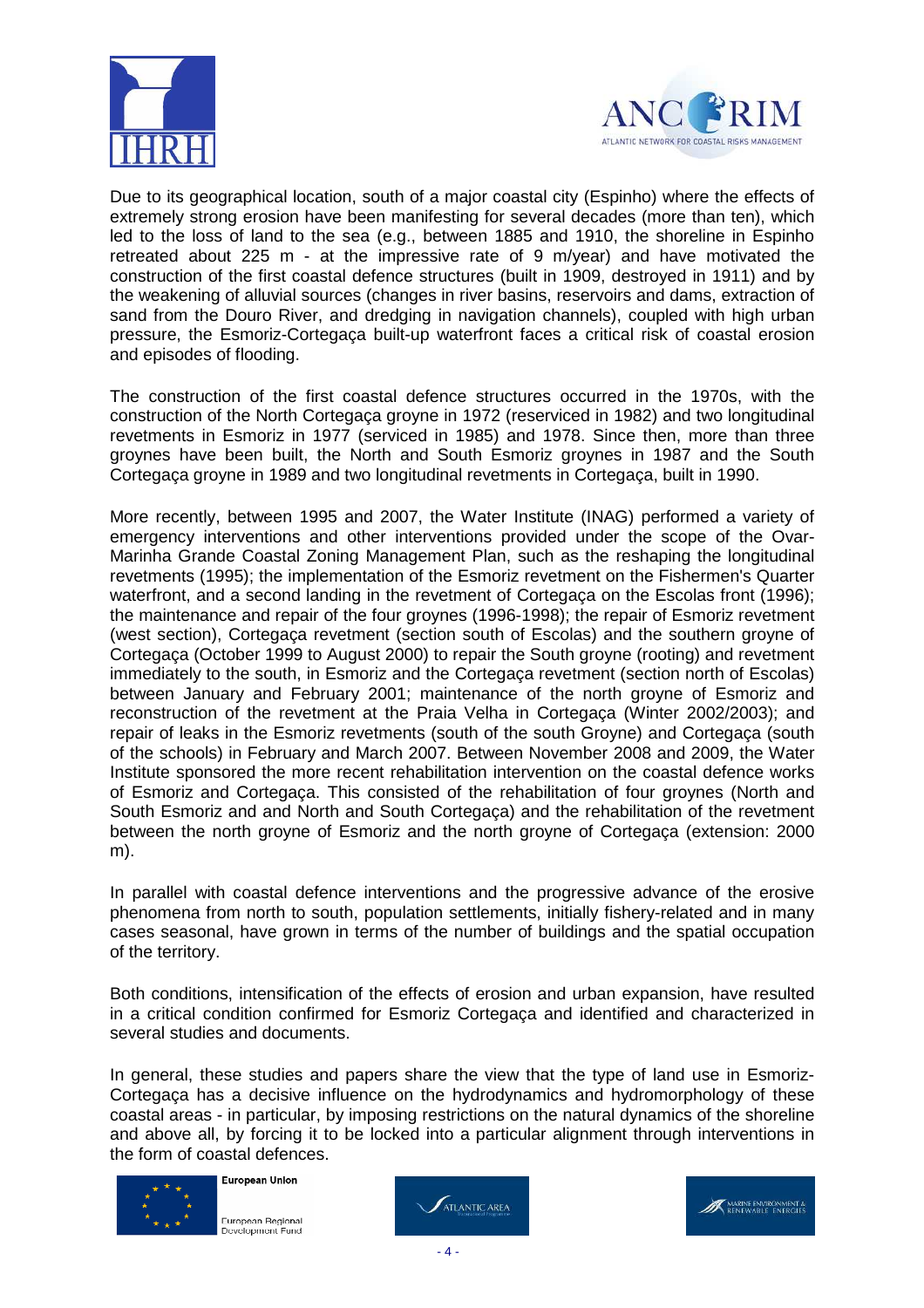



Over the last decade, due to the perception that these interventions have functional limitations and generate negative impacts, new approaches to solving the serious problems affecting this coastal stretch have received increasing attention, both from government agencies and from the scientific and technical community.

This case study of the Ancorim project will weigh scenarios for physiographic evolution based on questions such as: is new shoreline equilibrium possible? the increase or maintenance of the volume of sediment transported by longshore drift; the potential effect of climate change on the level of variation in paths of agitation; the persistence and frequency of storms, the general increase in average water levels, with subsequent deterioration of hydrodynamic action. The lack of updated topographic-hydrographic surveys (the current ones were obtained more than 30 years) is a severe limitation on the ability to make predictions for the evolution of the coastline under different scenarios.

These scenarios are the basis for further discussion on possible alternatives for coastal defence and on possible alternatives for spatial planning, which serve as reference for the elaboration of a methodological approach for resolving similar problems in fragile and/or at risk coastal areas inserted within highly energetic marine environments in terms of waves.

It is very difficult to assess the cost-benefits of various protection strategies: What are the evolution, trends and risks in the coast due to short-term (storms, tsunamis) and long-term actions? What is the "value" of the threatened land and property? How to quantify the value of scenic beauty, amenity or the value of coastal systems? What is the medium/long term effectiveness of any measure? What are the durability and the medium/long term stability of structural protection measures?

A methodology for a cost-benefits analysis has been proposed and a preliminary assessment has been concluded.





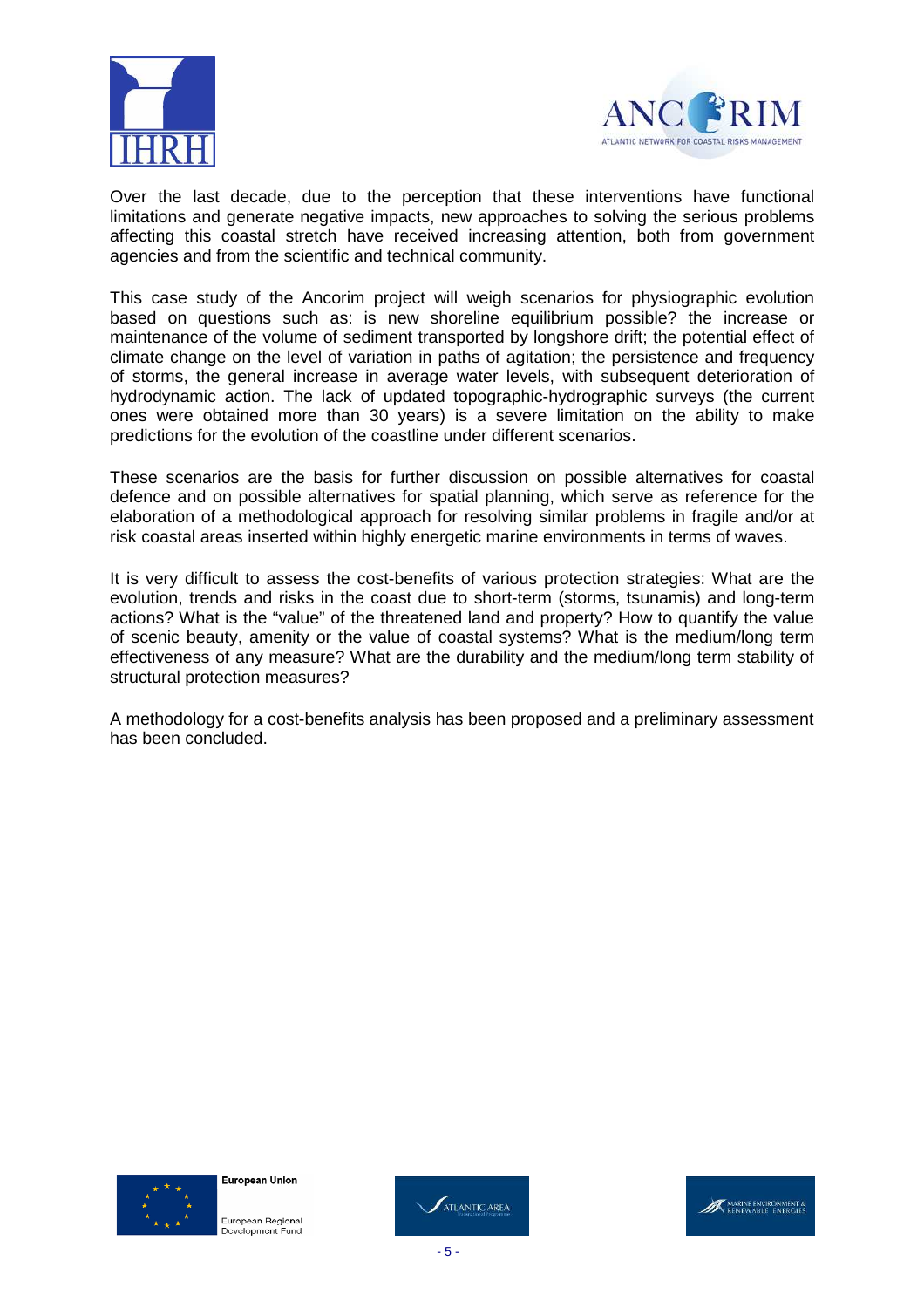



## **PART 2: CHARACTERISTICS AND ELEMENTS TO BE TRANSFERRED TO OTHER EUROPEAN CONTEXT**

Part II presents a methodology based on the Esmoriz-Cortegaça Case Study, with a view to its possible transfer to other similar fragile and/or at-risk coastal areas; in particular, it suggests ways to identify key problems and define strategies, objectives and lines of action in accordance with the priorities previously identified based on existing problems.

- Formularization of the Problems.
- Characterization and Diagnosis (geography, geology, natural forcing actions, coastal environments, past and present coastal dynamics, economic activities, heritage, vulnerabilities, history of defence interventions, risk analysis, SWOT analysis, management and institutional framework).
- Discussion and Public participation.
- Formulation of key questions and answers.
- Possible scenarios for physiographic evolution and alternatives for coastal defence and spatial zoning of the territory.
- Discussion and Public participation.
- Analysis Cost Benefit.
- Proposals (objectives, strategies, management plan, lines of action, projects).
- Final Discussion and Public participation.
- Implementation and Evaluation.

Both the scenarios and the alternatives are formulated through reference to a set of key questions and answers.

The following questions are examples in discussing possible scenarios for the topic "future changes in physiography":

- Will the "coastline" reached a new equilibrium and will future problems be mitigated?
- What is the actual sediment budget? What is the trend for the sdiment budget evolution?
- Will climate change translate into changes in agitation paths, the persistence and frequency of storms, a general increase in average water levels, aggravating hydrodynamic actions?
- Is it possible to make predictions for the evolution of the coastline under different scenarios, without having up-to-date topographic/hydrographic surveys (the current ones were obtained more than 30 years ago)?

The following questions are some examples in discussing "coastal planning" topic:





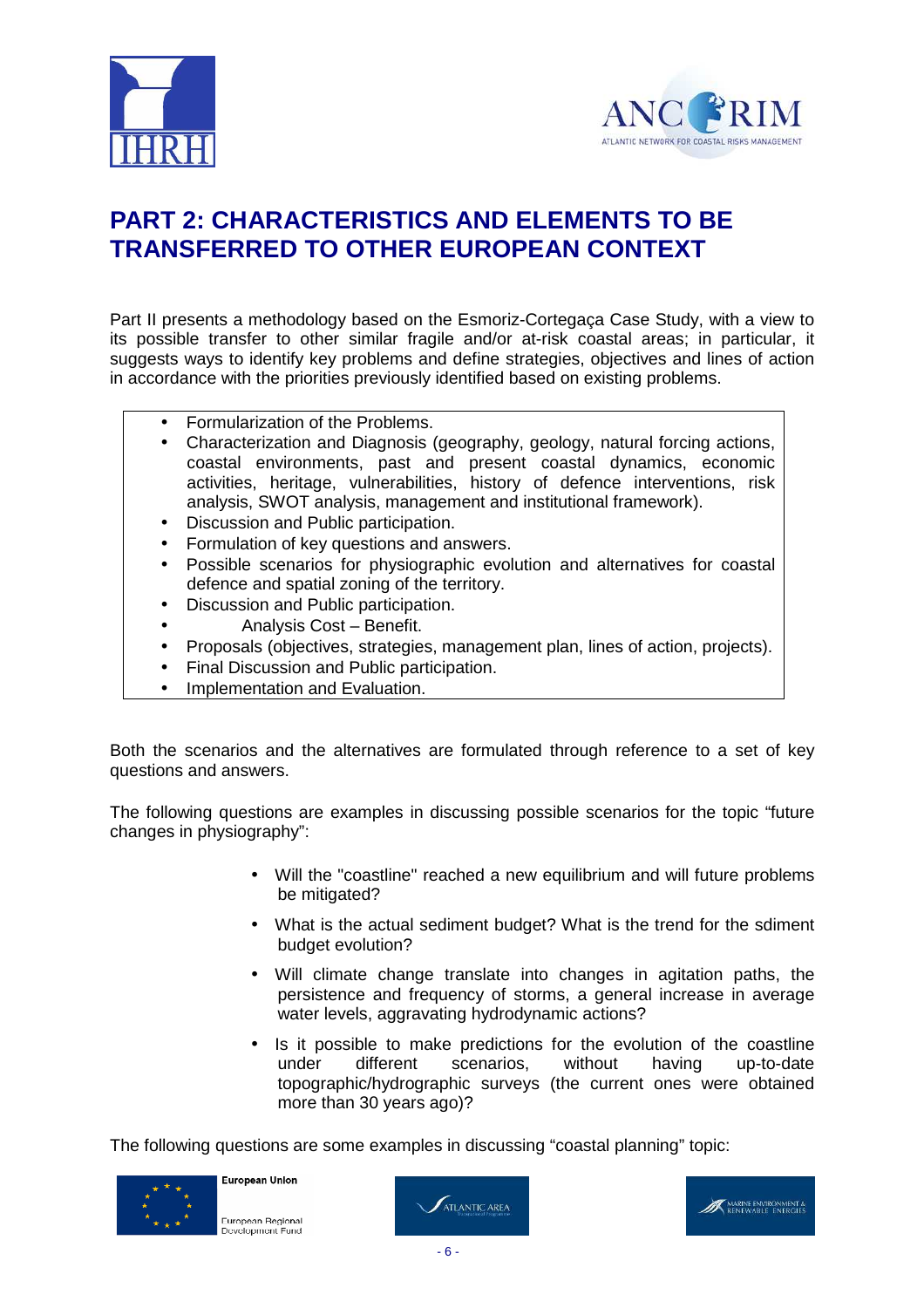



- Should built-up waterfronts and the coastline keep the current configuration ("hold the line")?
- Will the built-up waterfronts be removed in a planned manner?
- Will there be expansion of the built-up area?
- Will the built-up waterfronts have a buffer zone to demolish and renaturalize?
- What is the timeframe for possible relocation interventions (5, 10, 20, ... years)?

Finally, on the topic "possible coastal defence alternatives", the following questions are considered as examples:

- It is possible to reconstruct dunes on the built-up waterfronts?
- Is artificial sand nourishment feasible?
- Should existing defences be removed? Or just the groynes? Or only the longitudinal revetments? When? Who takes responsibility?
- Are there applicable "soft" defence solutions (artificial seaweed, geosynthetics, lowering of groundwater beach levels by pumping, ...)?
- Should existing defences be rehabilitated and maintained?
- Should the groynes be added to? Should the groynes have curved configurations?
- Should the solution of detached breakwaters be adopted?
- Should defence interventions be mixed?

After discussing each of the key questions and the overall discussion on each main topic (physiography, land zoning and coastal defence alternatives) and between topics, it is possible to present proposals and to define the fundamental lines of action and suggests means for deciding on and implementing these actions, seeking to mitigate the problems.

A Methodology used for the Analysis of Cost-Benefit of the various protection strategies or alternatives considers:

- Several Scenarios of planed retreat and coastal protection alternatives.
- Short term, medium and long term Time Scale.
- A 1-10 scale of impacts on the Evaluated Factors.
- Social, economic and environmental Dimensions and Dimensions weight.
- Evaluation factors for the Social Dimension**:** affected population perception, population perception, safety of people, safety of property, juridical and negotiation process, local community change, local fisherman community change, change on tourism activities, change on surf and other water activities, opportunities for territorial qualification...
- Evaluation factors for the Economic Dimension**:** maintenance of existing coastal protections, new coastal protections, coastal structures demolition, reallocation of population, tourism revenue, local fishing activities, taxes revenue….





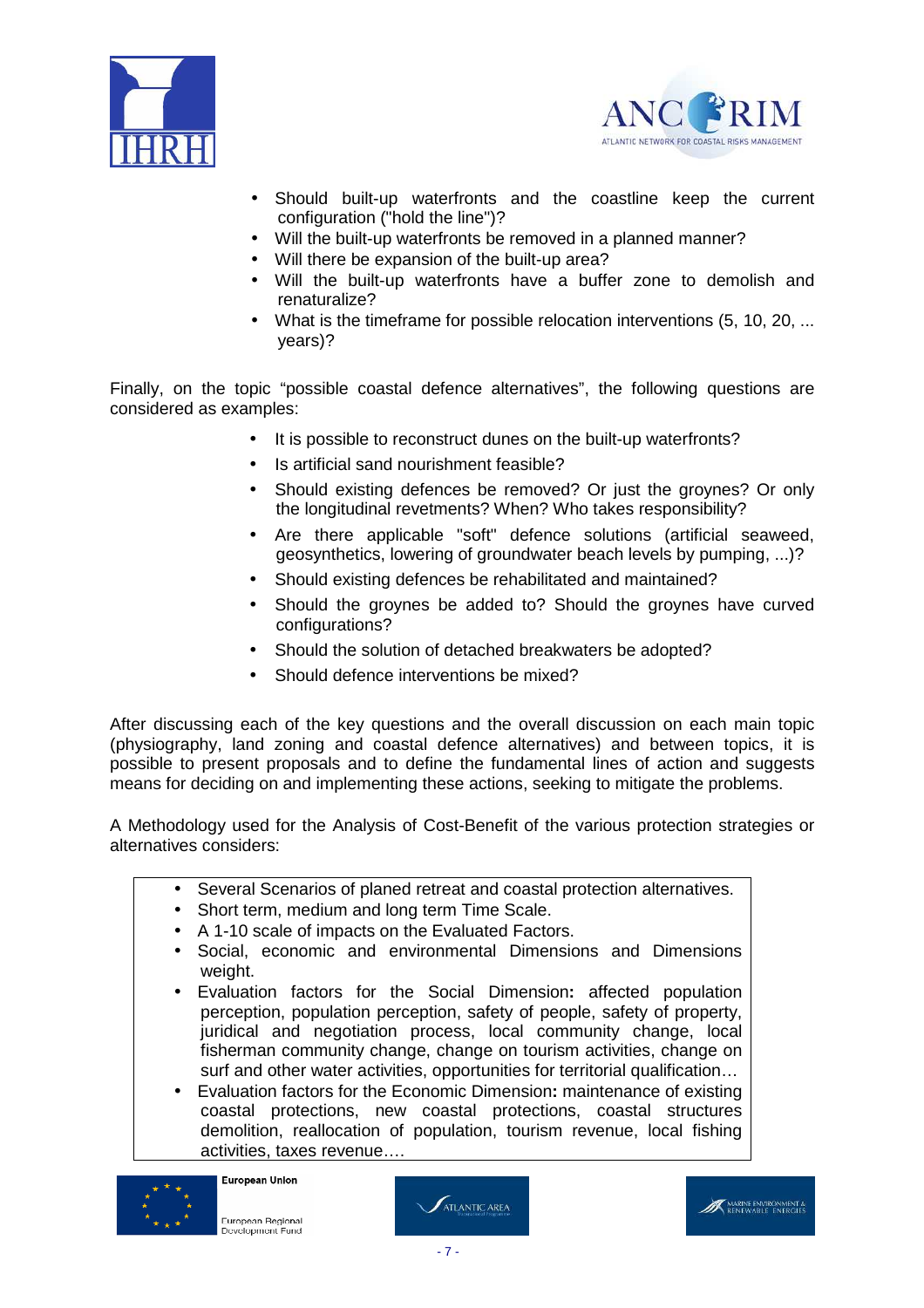



- Evaluation factors for the Environmental Dimension**:** change to landscape, coastal dynamics, ecosystems, impacts during construction and demolition,…
- Weight of each factor inside each Dimension Group**:** multidisciplinary and independent expert panel proposals after discussion.
- Simulations of Scenario Impact on the Evaluation Factors: total weighted value considering {Scenario} x {Time Scale} x {Dimension / factor / weight}.
- Best Scenario.
- Uncertainties.
- Critical evaluation of methodology and results.





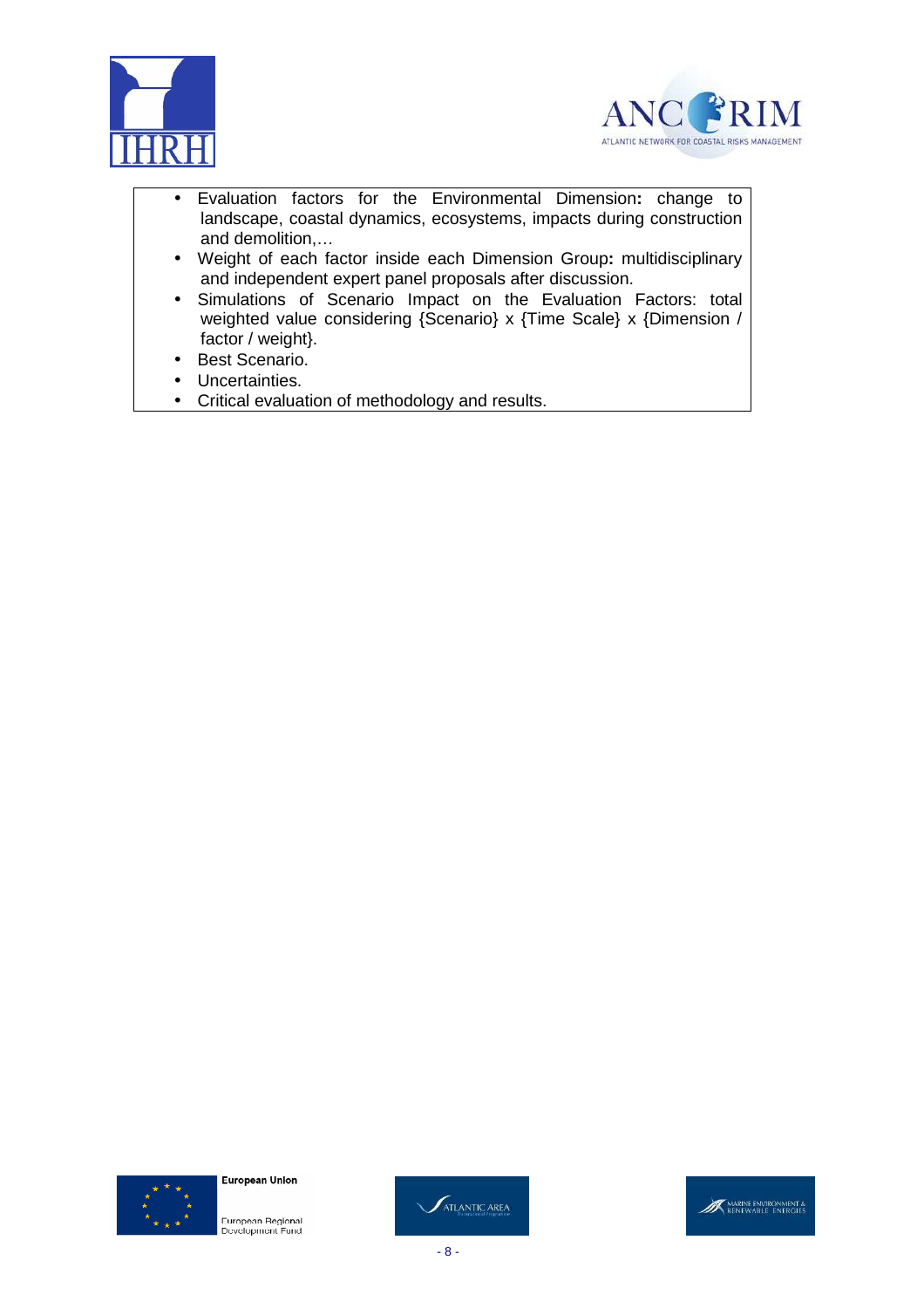



### **PART 3: GOVERNANCE**

The Water Institute (INAG) of the Ministry of Environment is the National Authority that governs the management of water and coastal areas in Portugal. The ARH Centre has expertise on the coastal zone within the Central Region. The Municipal Board of Ovar manages the territory in terms of use and occupancy on a local scale. The Portuguese Navy has oversight functions on flat water and in the Maritime Public Domain (to 50 m). Other agencies also have jurisdiction (Central Region Coordination Commission, the National Forestry Authority).

Part III of the case study describes the relationships between decision-makers and scientists, specifically in relation to the area under investigation.

These relationships are schematically shown in the following flowchart, which outlines how the relationships between decision-makers and scientists are manifested in the study under investigation. Out of all these, emphasize should be made on the importance that teams and consultants from the scientific community and the private sector have had in defining planning instruments for the shoreline, and for reviewing these interventions and proposals for coastal defence interventions.

The Ovar-Marinha Grande Coastal Zone Management Plan (POOC, for its initials in Portuguese), the main planning tool for the coastal zone (published 20 October 2000) was prepared by a private consulting firm in connection with the Technical University of Lisbon, Instituto Superior Técnico. A team from the University of Aveiro formed part of a consortium with the New University of Lisbon and the Instituto Superior Técnico, put together to review and update the Ovar-Marinha Grande Coastal Zone Management plan (POOC) (Order No. 22400 / 2009).

The Department of Engineering of the University of Porto has advised the Water Institute (INAG) and more recently the Administration of the Central Hydrographic Region (ARH-Central); these agencies are responsible for management of the coastal zone in question at the national and regional levels, for all stages of decision-making, and specifically for the preparation of the Ovar-Marinha Grande Coastal Zone Management Plan (POOC) and the plan for coastal defence interventions.





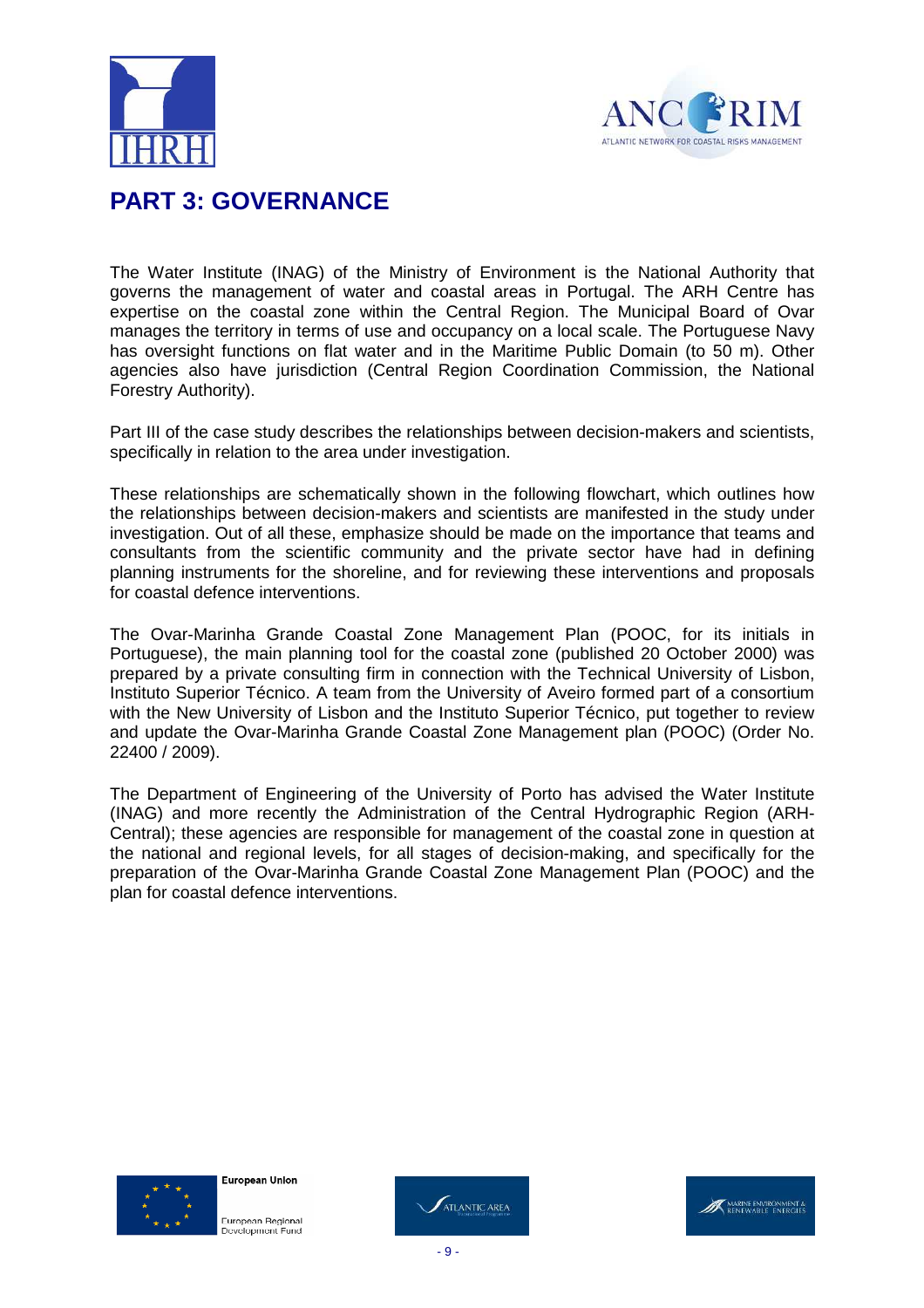





Finally, it should be noted that several master's and doctoral theses, as well as Research & Development projects funded by national (e.g., the Foundation for Science and Technology) and international (e.g. EUROSION, ANCORIM) organizations reflect the seriousness of erosion problems on the built-up ocean waterfronts in Esmoriz and Cortegaça.

It is expected a short term change in the Portuguese institutional framework related with coastal zone management.



**ATLANTIC AREA** 

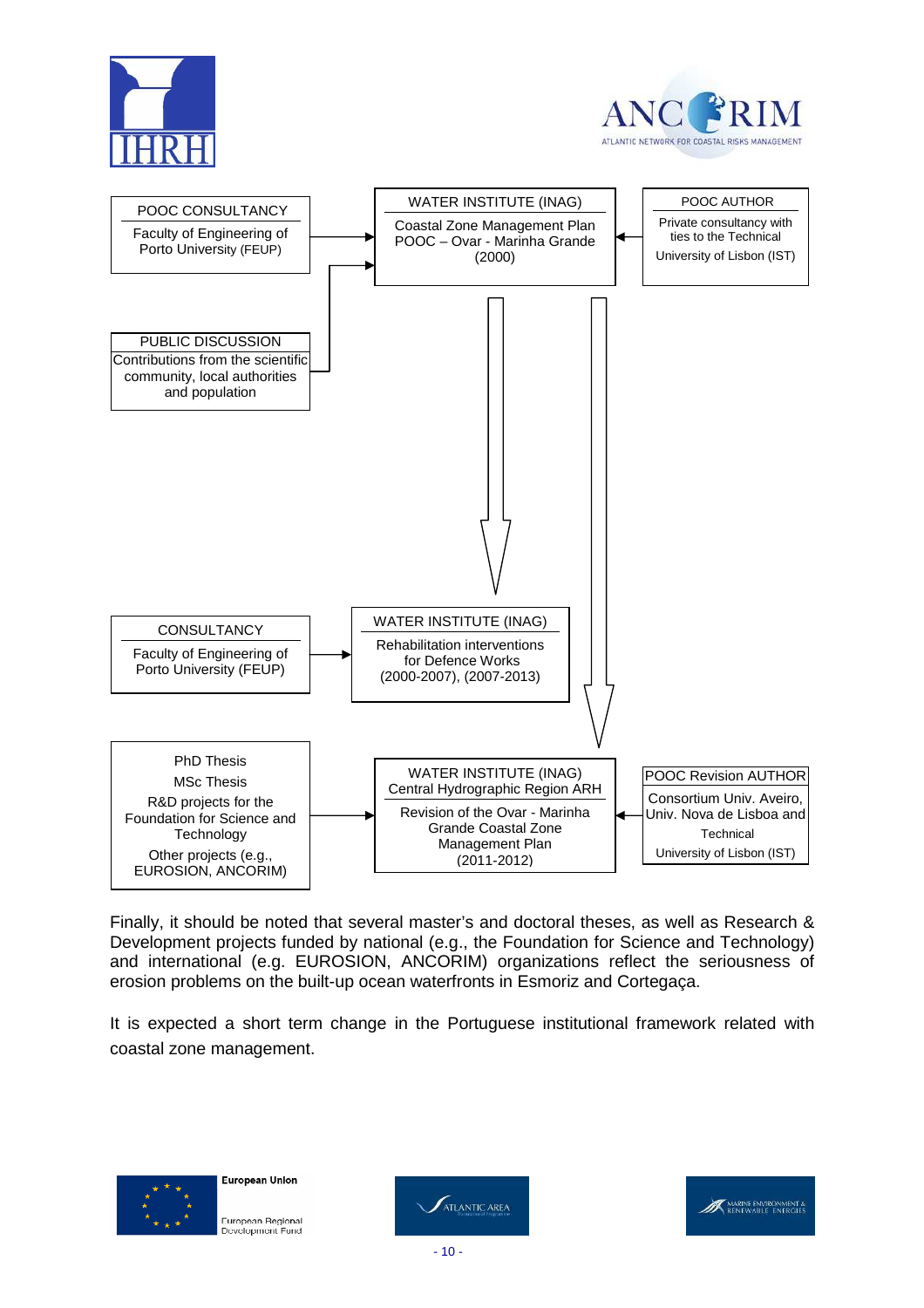



#### **References**

Veloso Gomes, F., 1992. A Evolução Fisiográfica da Faixa Costeira da Região Centro. Que Estratégias de Gestão? Ed. Comissão de Coordenação da Região Centro.

Joaquim Barbosa, 2003. Aplicação dos Sistemas de Informação Geográfica na Zona Costeira. Dissertação de Mestrado em Engenharia do Ambiente. Ed. FEUP.

Veloso Gomes, F., Taveira Pinto, 1997. A opção Protecção para a Costa Oeste Portuguesa in Colectânea de Ideias sobre a Zona Costeira de Portugal. Ed. EUROCOAST.Veloso Gomes, F.,

Taveira Pinto, F., das Neves, L., Joaquim Barbosa, 2006. EUrosion - A European Initiative for Sustainable Coastal Erosion. Pilot Site of River Douro – Cape Mondego and Case Studies of Estela, Aveiro, Caparica, Vale do Lobo and Azores. Ed. Instituto de Hidráulica e Recursos Hídricos

Joaquim Barbosa, 2008. Hidromorfologias e Hidroformas Costeiras Locais. Dissertação Doutoramento em Ciências de Engenharia. FEUP.

Veloso Gomes, F., 2011. Contributos Para a Revisão do Plano de Ordenamento da Orla Costeira na Região Centro. Actas 5.<sup>as</sup> Jornadas de Hidráulica, Recursos Hídricos e Ambiente. Ed. FEUP.



**European Union** 



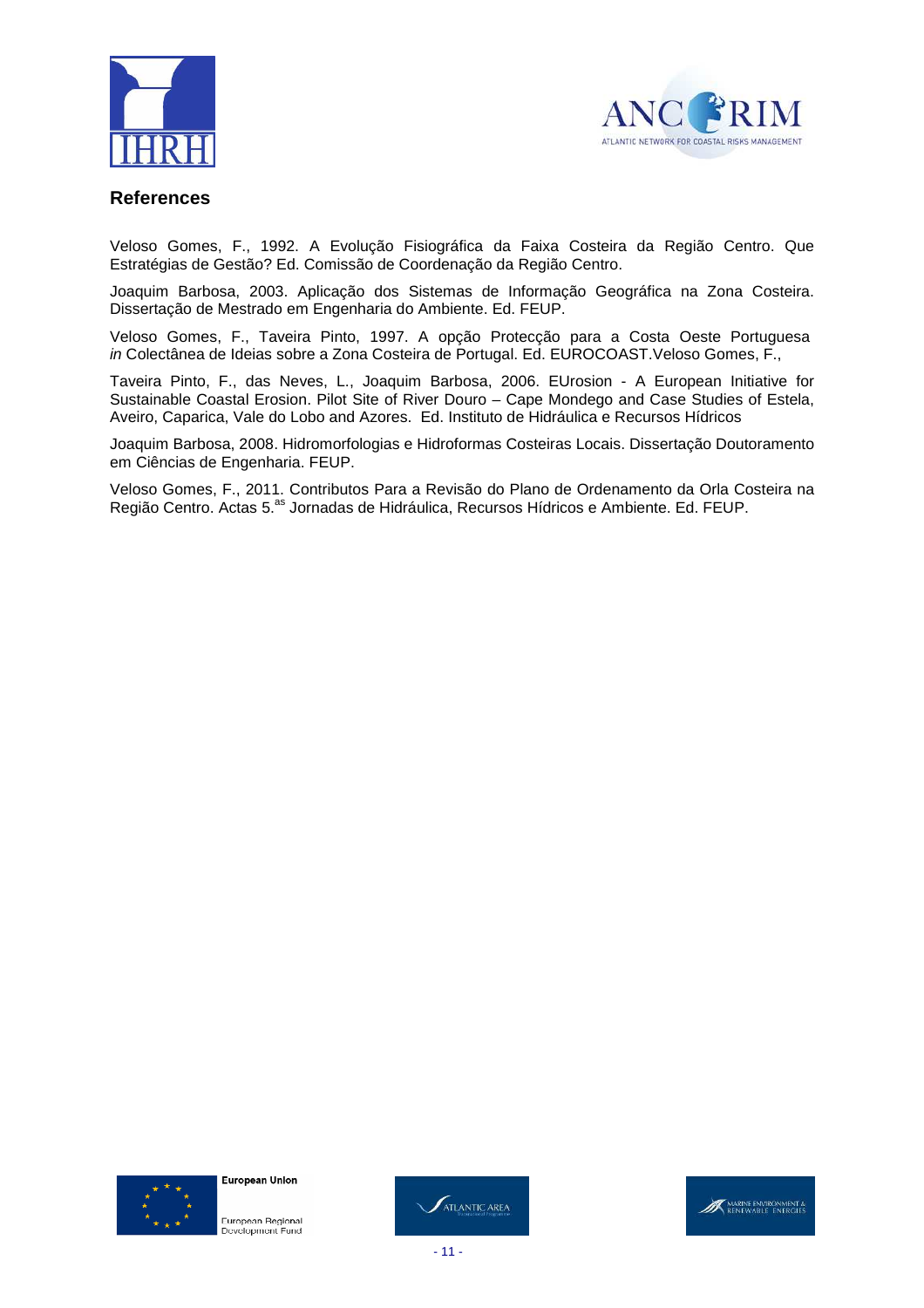



## **PART 4: EXECUTIVE SUMMARY**

The Esmoriz - Cortegaça case study is located on the continental Atlantic coast, in the northern region of Portugal. The coastal stretch under study is approximately 5 km long and is located about 30 km south of Porto and the Douro river estuary.

The construction of the first coastal defence structures in the area under investigation occurred in the 1970s, with the construction of the North Cortegaça groyne in 1972 (serviced in 1982) and two longitudinal revetments in Esmoriz in 1977 (serviced in 1985) and 1978. Since then, more than three groynes have been built, the North and South Esmoriz groynes in 1987 and the South Cortegaça groyne in 1989 and two longitudinal revetments in Cortegaça, built in 1990. Between 1995 and 2007, the Water Institute (INAG) performed several emergency interventions and other interventions provided for under the Ovar-Marinha Grande Coastal Zone Management Plan. More recently, between 2008 and November 2009, the Water Institute has promoted a more rehabilitative intervention for the coastal defence works in Esmoriz and Cortegaça, which consisted in the rehabilitation of four groynes (North and South of Esmoriz and North and South of Cortegaça) and rehabilitation of the revetment between the northern Esmoriz groyne and the northern Cortegaça groyne (extension: 2000 m).

In parallel with the operations of coastal defence and the progressive advance of the erosive phenomena from north to south, population settlements, initially fishery-related and in many cases seasonal, have grown in terms of the number of buildings and the spatial occupation of the territory.

Both conditions, intensification of the effects of erosion and urban expansion, have resulted in a critical condition confirmed for Esmoriz and Cortegaça and identified and characterized in several studies and documents.

In general, these studies and papers share the view that the type of land use in Esmoriz-Cortegaça has a decisive influence on the hydrodynamics and hydromorphology of these coastal areas - in particular, by imposing restrictions on the natural dynamics of the shoreline and above all, by forcing it to be locked into a particular alignment through interventions in the form of coastal defences.

Over the last decade, due to the perception that these interventions have functional limitations and generate negative impacts, new approaches to solving the serious problems affecting this coastal stretch have received increasing attention, both from government agencies and from the scientific and technical community. A contribution has also been made to this end due to the importance that the teams and consultants from the scientific community and the private sector have had in defining planning instruments for the shoreline, and for reviewing these interventions and proposals for coastal defence interventions.

This case study of the Ancorim project will weigh scenarios for physiographic evolution based on questions such as: is a new shoreline equilibrium possible? the increase or maintenance of the volume of sediment transported by longshore drift; the potential effect of climate change on the level of variation in paths of agitation; the persistence and frequency